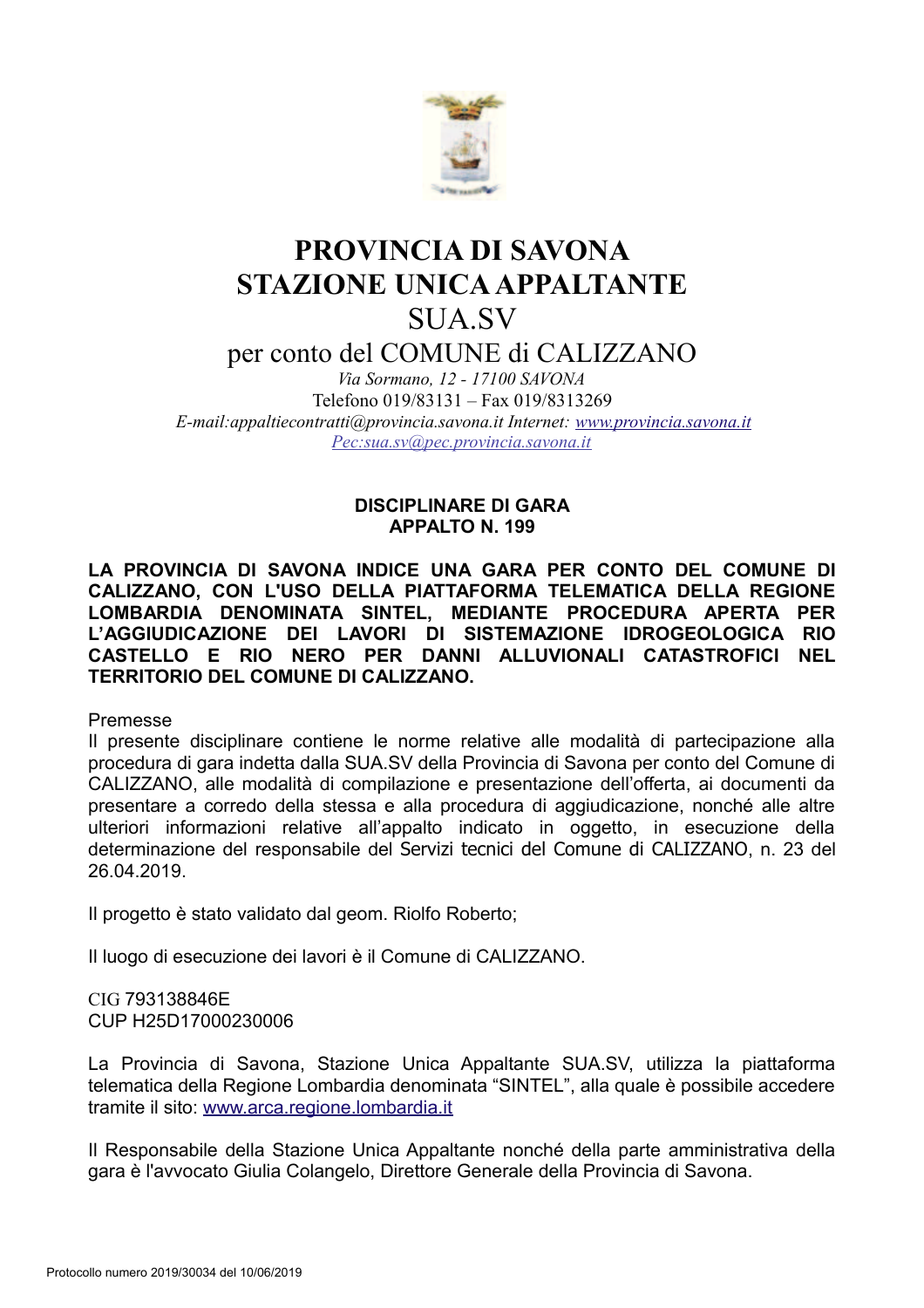Il Responsabile del procedimento di attuazione del lavoro oggetto del presente appalto è il il geom. Roberto Riolfo del Comune di Calizzano, tel. 019 -790691

La documentazione di gara comprende:

- · disciplinare di gara
- · Protocollo di legalità, lo stesso è pubblicato sul sito della Provincia di Savona all'indirizzo: http://www.provincia.savona.it/provinciasv/protocollo-legalita
- capitolato speciale d'appalto
- n. 28 elaborati di progetto
- documento di Gara Unico Europeo (DGUE)
- per alcune dichiarazioni è stata predisposta dalla Stazione Appaltante la relativa modulistica – Allegato A e B

## 1) OGGETTO DELL'APPALTO E IMPORTO A BASE DI GARA

1.1 Il presente appalto ha per oggetto i lavori di sistemazione idrogeologica del Rio castello e Rio Nero per il ripristino dei danni da calamità naturali legati ad eventi alluvionali catastrofici, nel territorio del Comune di Calizzano. Lo stesso, non è stato suddiviso in lotti per non rendere l'esecuzione dell'appalto troppo difficile ed eccessivamente costosa, considerato anche il coordinamento dei diversi operatori economici in potenziali diversi lotti, dislocati in varie parti del territorio comunale nonché per favorire l'accesso alle microimprese, piccole e medie imprese.

1.2 L'importo complessivo dell'appalto ammonta a Euro 204.000,00, di cui Euro 199.981,27 per lavori soggetti a ribasso ed Euro 4.018,73 per costi per la sicurezza non soggetti a ribasso, oltre IVA di legge. L'importo stimato della manodopera è pari a Euro 63.226.12.

| Lavorazione                                                                        | Lavorazi<br>oni di cui<br>alla<br>categoria | classe | <b>Qualifica-</b><br>zione ob-<br>bligatoria<br>(si/no) | Importo<br>$(\epsilon)$ | $\frac{0}{0}$ | Indicazioni speciali ai fini<br>della gara |                                                                        |
|------------------------------------------------------------------------------------|---------------------------------------------|--------|---------------------------------------------------------|-------------------------|---------------|--------------------------------------------|------------------------------------------------------------------------|
|                                                                                    |                                             |        |                                                         |                         |               | Prevalente o<br>scorporabile               | Subappalto                                                             |
| Opere<br>fluviali, di<br>ddifesa, di<br>sistemazione<br>idraulica e di<br>bonifica | OG8                                         |        | SI                                                      | 182.383,59              | 89,40         | P                                          | 40%                                                                    |
| Opere<br>strutturali<br>speciali                                                   | OS21                                        |        | SI<br>ex art. 90<br><b>DPR</b><br>207/2010              | 21.616,41               | 10,60         | S                                          | 30%<br>in aggiunta<br>alla %<br>prevista per<br>le opere<br>principali |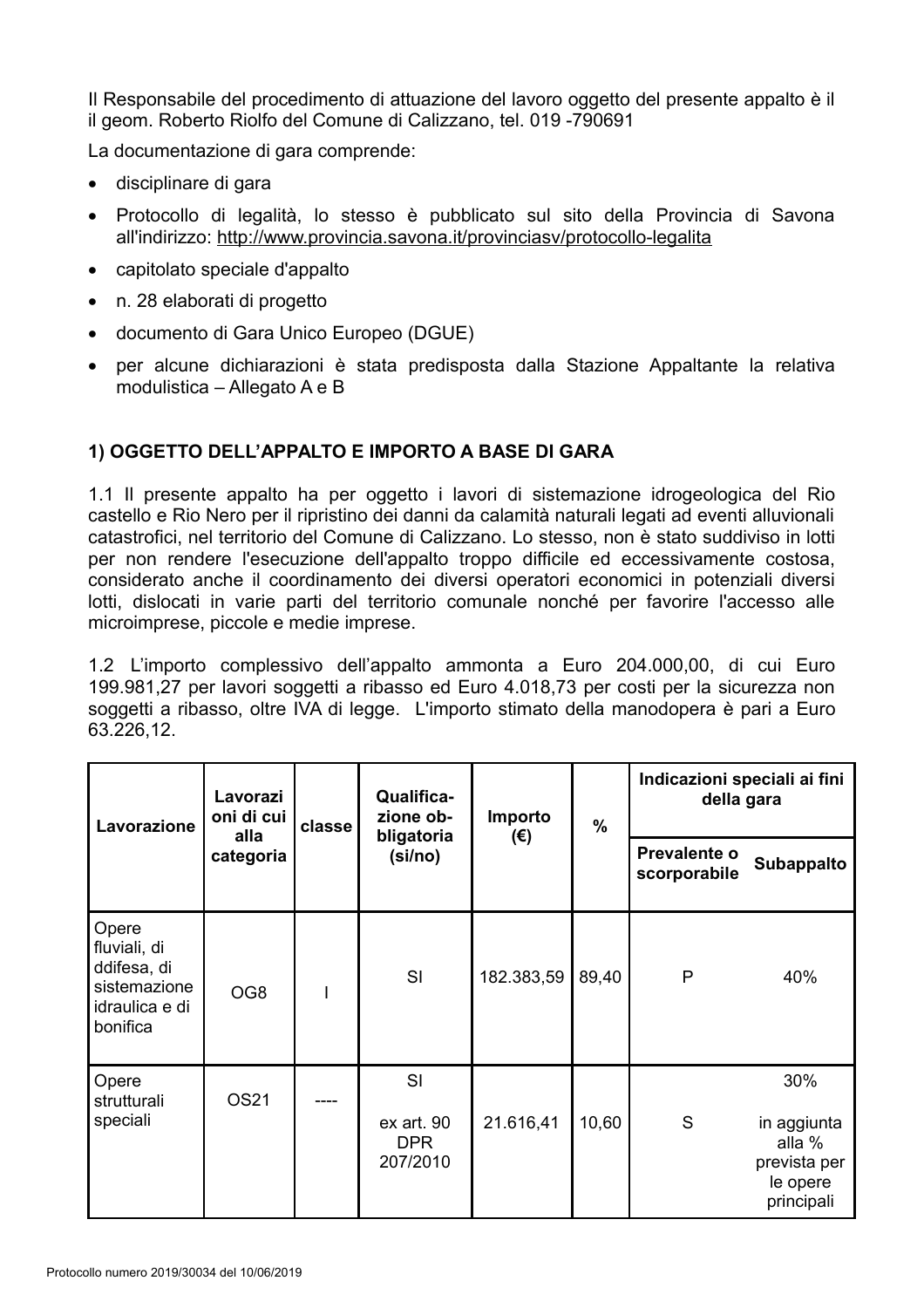|  | obbligo di<br>qualificazion<br>e in proprio o<br>mediante<br><b>RTI</b><br>(divieto di<br>avvalimento) |     |  |  |
|--|--------------------------------------------------------------------------------------------------------|-----|--|--|
|  | Totale   204.000,00                                                                                    | 100 |  |  |

Ai soli fini del subappalto si dichiara che la categoria OG13 ha un importo pari a  $\epsilon$ 16.086,15 e una incidenza percentuale del 7,89, la stessa in quanto inferiore al 10% è rilevata dalla categoria prevalente.

1.3 L'appalto è finanziato con risorse della Regione Liguria.

1.4 Il pagamento delle prestazioni contrattuali avverrà secondo quanto stabilito dal capitolo 6 (Disciplina Economica) del capitolato speciale d'appalto.

1.5 Il pagamento del corrispettivo della prestazione oggetto dell'appalto verrà effettuato nel rispetto dei termini previsti dal d.lgs. 9 ottobre 2002, n. 231, come modificato ed integrato dal d.lgs. 9 novembre 2012, n. 192. Il contratto è soggetto agli obblighi in tema di tracciabilità dei flussi finanziari di cui all'art. 3 della I. 13 agosto 2010, n. 136.

1.6 All'aggiudicatario verrà corrisposta, alle condizioni e con le modalità indicate all'art. 35, comma 18, del Codice un'anticipazione pari al 20 per cento dell'importo contrattuale.

## 2) DURATA DEI LAVORI:

2.1 L'appalto avrà la durata di 90 (novanta) giorni dalla data del verbale di consegna del medesimo.

## 3) CRITERIO DI AGGIUDICAZIONE:

3.1 Il lavoro in oggetto verrà aggiudicato a misura, mediante procedura aperta ai sensi dell'articolo 60 del Codice sulla base del criterio del maggior ribasso rispetto all'elenco prezzi posto a base di gara, ai sensi dell'articolo 95 del Codice.

3.2 Ai sensi dell'articolo 36, comma 5, del Codice. le offerte saranno esaminate prima della verifica della documentazione relativa al possesso dei requisiti di carattere generale e di quelli di idoneità e di capacità degli offerenti. Verrà verificato che non ricorrano motivi di esclusione e che sussistano i requisiti di cui all'articolo 83 stabiliti dal presente disciplinare, nei confronti del miglior offerente e del cinque per cento dei partecipanti, individuati mediante sorteggio pubblico. Sulla base dell'esito di detta verifica, si procederà eventualmente a ricalcolare la soglia di anomalia di cui all'articolo 97 del Codice.

3.3 Sarà calcolata la soglia di anomalia delle offerte, ai sensi dell'articolo 97, comma 2, 2 bis e 2 ter, del Codice. E' prevista l'esclusione automatica di cui al comma 8 dello stesso articolo. La stessa non opera quando il numero delle offerte ammesse è inferiore a dieci.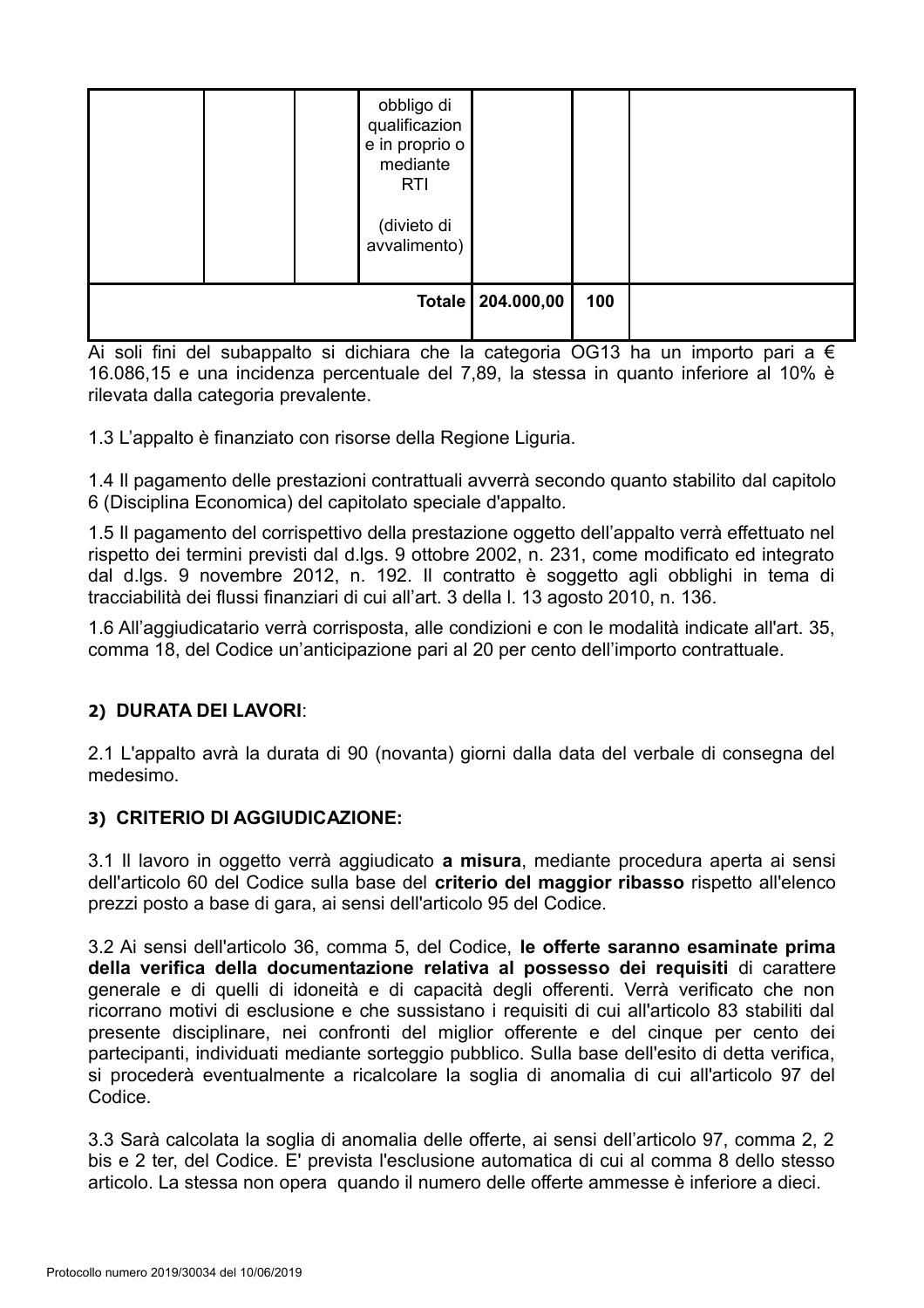3.4 Qualora più concorrenti offrano lo stesso ribasso si procederà mediante sorteggio.

3.5 Non sono ammesse offerte in aumento.

3.6 La stazione appaltante potrà procedere all'aggiudicazione anche in presenza di una sola offerta valida.

#### 4) **SOGGETTI AMMESSI ALLA GARA:**

4.1. Sono ammessi alla gara gli operatori economici di cui all'articolo 45 del Codice, in possesso dei requisiti prescritti dai successivi paragrafi.

4.2. Si applicano le disposizioni di cui agli articoli 47 e 48 del Codice.

#### **CONDIZIONI DI PARTECIPAZIONE:**  $5)$

5.1. Non è ammessa la partecipazione alla gara di concorrenti per i quali sussistano:

5.1.1. le cause di esclusione di cui all'art. 80 del Codice:

5.1.2. le cause di divieto, decadenza o di sospensione di cui all'art. 67 del d.lgs. 6 settembre 2011, n. 159;

5.1.3. le condizioni di cui all'art. 53, comma 16-ter, del d.lgs. del 2001, n. 165 o che siano incorsi, ai sensi della normativa vigente, in ulteriori divieti a contrattare con la pubblica amministrazione.

5.2. Gli operatori economici aventi sede, residenza o domicilio nei paesi inseriti nelle c.d. "black list", di cui al decreto del Ministro delle finanze del 4 maggio 1999 e al decreto del Ministro dell'economia e delle finanze del 21 novembre 2001 devono essere in possesso, pena l'esclusione dalla gara, dell'autorizzazione rilasciata ai sensi del d.m. 14 dicembre 2010 del Ministero dell'economia e delle finanze.

5.3. Agli operatori economici concorrenti, ai sensi dell'art, 48, comma 7, del Codice, è vietato partecipare alla gara in più di un raggruppamento temporaneo o consorzio ordinario di concorrenti. I consorzi di cui all'articolo 45, comma 2, lettere d) e c), sono tenuti ad indicare in sede di offerta, per quali consorziati il consorzio concorre; a questi ultimi è fatto divieto di partecipare, in qualsiasi altra forma alla medesima gara.

5.4 Ai consorziati indicati per l'esecuzione da consorzi tra società cooperative e consorzi tra imprese artigiane è vietato partecipare in qualsiasi altra forma alla medesima gara; il medesimo divieto vige per i consorziati indicati per l'esecuzione da un consorzio stabile.

5.5 E' consentita la presentazione di offerte da parte dei soggetti di cui all'articolo 45, comma 2, lettere d) ed e), anche se non ancora costituiti. In tal caso l'offerta deve essere sottoscritta da tutti gli operatori economici che costituiranno i raggruppamenti temporanei o i consorzi ordinari di concorrenti e contenere l'impegno che, in caso di aggiudicazione della gara, gli stessi operatori conferiranno mandato collettivo speciale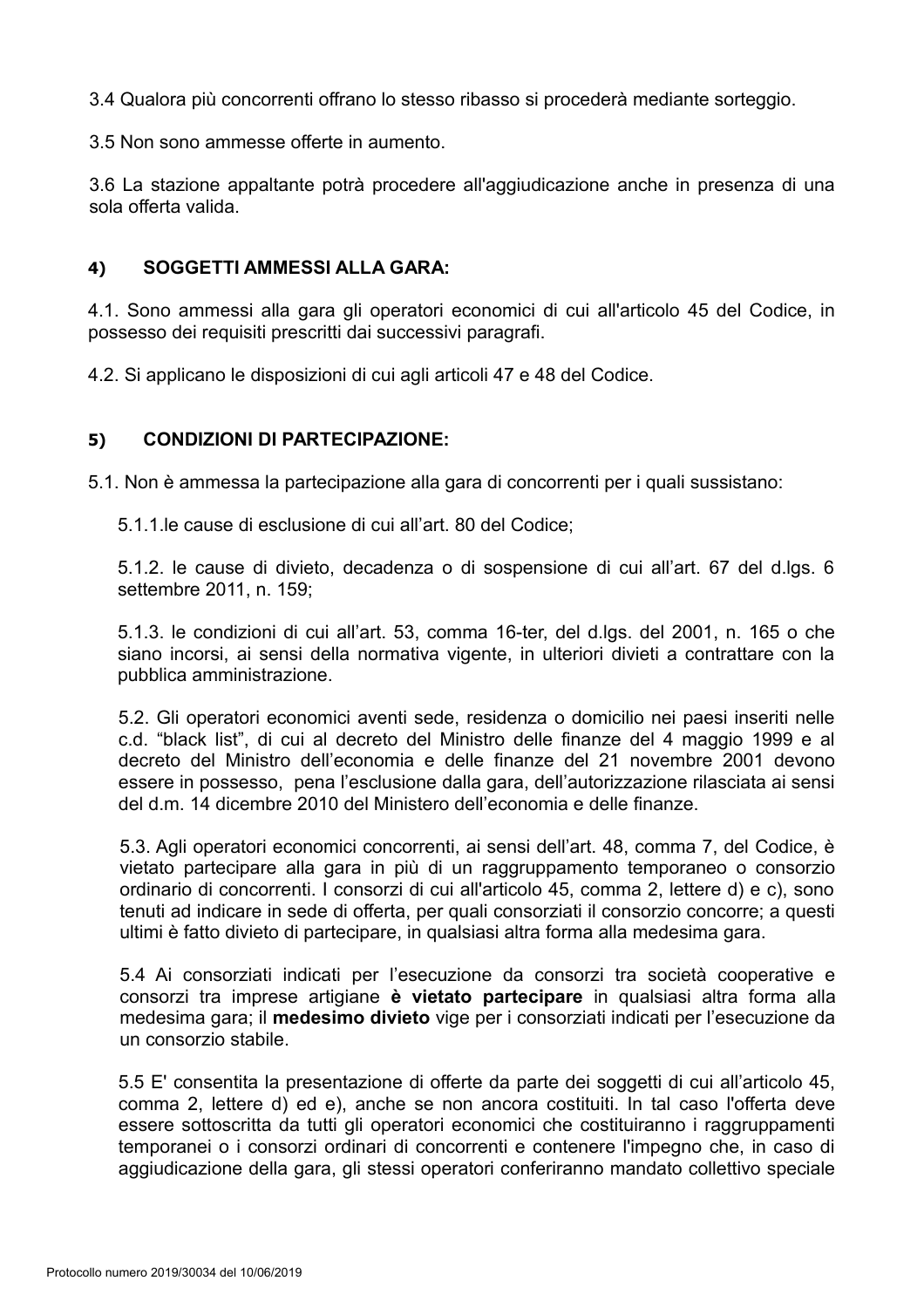con rappresentanza ad uno di essi, da indicare in sede di offerta e qualificata come mandatario, il quale stipulerà il contratto in nome e per conto proprio e dei mandanti.

5.6 E' vietata l'associazione in partecipazione, ai sensi dell'articolo 48, comma 9, del Codice, salvo quanto disposto dai commi 18 e 19 del medesimo articolo, è vietata qualsiasi modificazione alla composizione dei raggruppamenti temporanei e dei consorzi ordinari di concorrenti rispetto a quella risultante dall'impegno presentato in sede di offerta. L'inosservanza di tali divieti comporta, ai sensi dell'articolo 48, comma 10. l'annullamento dell'aggiudicazione o la nullità del contratto, nonché l'esclusione dei concorrenti riuniti in raggruppamento o consorzio ordinario di concorrenti, concomitanti o successivi alle procedure di affidamento relative al medesimo appalto.

#### **MODALITÀ DI VERIFICA DEI REQUISITI DI PARTECIPAZIONE:**  $6)$

6.1 La verifica del possesso dei requisiti di carattere generale, tecnico-organizzativo ed economico-finanziario avverrà attraverso l'utilizzo del sistema AVCpass, reso disponibile dall'AVCP con la delibera attuativa n. 157 del 17/02/2016.

#### **SOPRALLUOGO**  $7)$

7.1 Il concorrente dovrà autonomamente prendere visione dei luoghi. Non verrà rilasciata attestazione di presa visione.

#### CHIARIMENTI E COMUNICAZIONI DELLA PROCEDURA  $8)$

8.1 Per chiarimenti in merito al presente disciplinare, gli operatori economici dovranno rivolgersi ai numeri telefonici 019 8313.390 - 378 (Servizio Appalti, Contratti ed Espropri della Provincia di Savona) oppure dovranno inviare telematicamente una richiesta, attraverso l'apposito spazio all'interno di SINTEL denominato "comunicazioni della procedura" assegnato al concorrente al momento della registrazione al Sistema ed accessibile mediante le credenziali riservate del concorrente stesso. Le richieste dovranno pervenire almeno quattro giorni prima della data di scadenza dei termini per la presentazione dell'offerta.

8.2 Non saranno fornite risposte ai quesiti pervenuti successivamente al termine indicato.

8.3 Le risposte ai chiarimenti saranno comunicate con lo stesso sistema a tutti i Concorrenti invitati alla procedura, al massimo due giorni prima della scadenza dei termini per la presentazione dell'offerta.

8.4 Il concorrente, con la richiesta di registrazione al Sistema, si impegna a verificare costantemente e tenere sotto controllo la propria area riservata all'interno di Sintel.

8.5 Le comunicazioni inerenti la procedura saranno inviate al recapito PEC indicato dal concorrente. Il concorrente dichiara di avere costantemente sotto controllo ciascuno dei suddetti recapiti.

8.6 In caso di R.T.I. costituendi e Consorzi, ciascuna delle imprese che prendono parte al raggruppamento eleggono quale domicilio per il ricevimento delle comunicazioni relative alla procedura il recapito appartenenti all'impresa mandataria, rilasciando un'apposita dichiarazione.

8.7 In caso di avvalimento, la comunicazione recapitata all'offerente si intende validamente resa a tutti gli operatori economici ausiliari.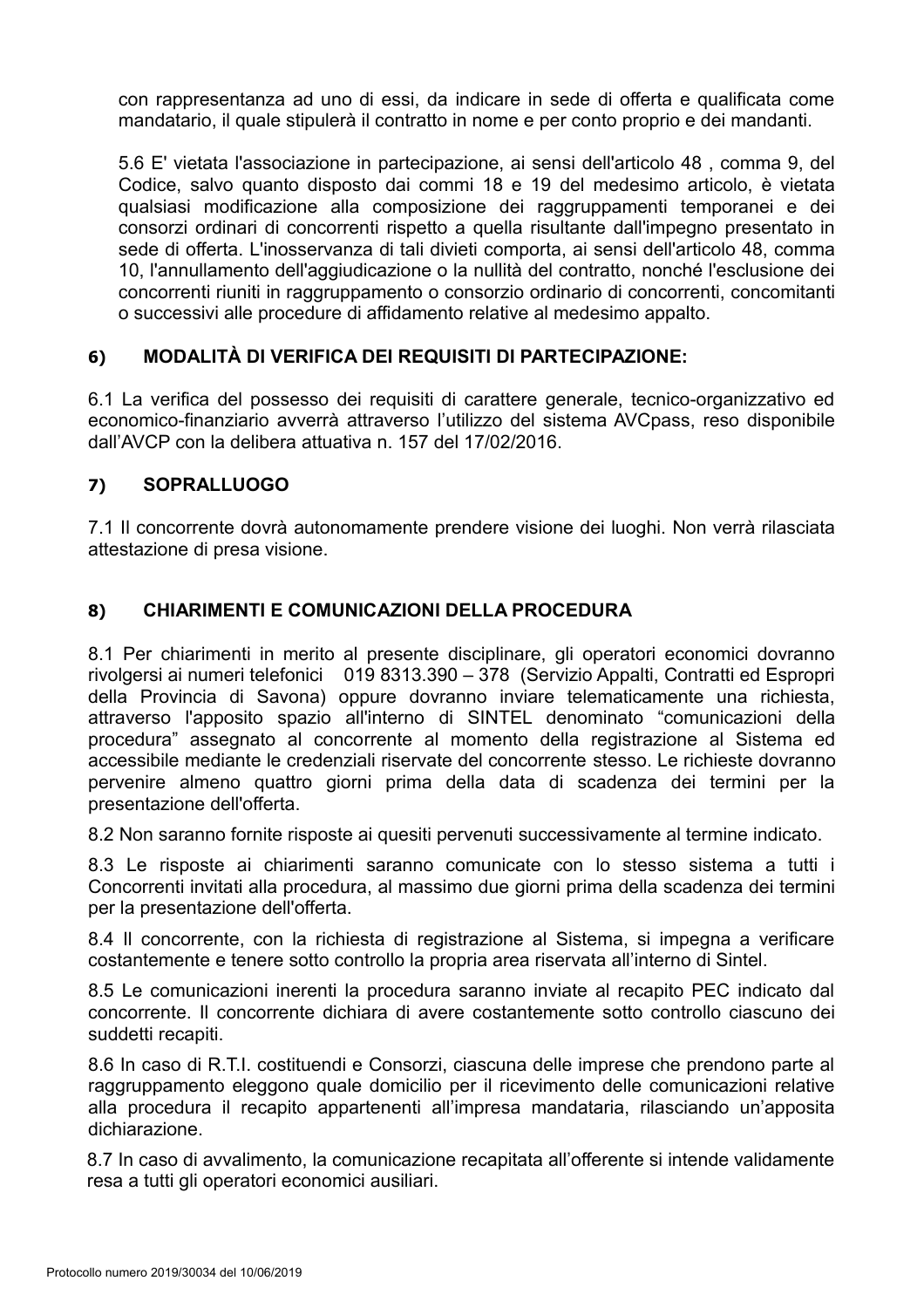## 9) TERMINE E MODALITÀ DI PRESENTAZIONE DELLA DOCUMENTAZIONE

9.1 I concorrenti dovranno inserire nella piattaforma SINTEL, entro il temine perentorio, pena l'esclusione, delle ore 19:00 del giorno 28 giugno 2019 la documentazione richiesta, che costituirà l'offerta, debitamente firmata digitalmente, pena la nullità dell'offerta stessa e comunque la non ammissione alla procedura.

9.2 Non sarà ritenuta valida e non sarà accettata alcuna offerta pervenuta oltre tale termine, anche per causa non imputabile al concorrente.

9.3 Il mancato ricevimento di tutta o parte della documentazione richiesta per la partecipazione alla procedura comporta la non ricevibilità dell'offerta e la non ammissione alla procedura.

9.4 E' in ogni caso responsabilità dei concorrenti l'invio tempestivo e completo dei documenti e delle informazioni richieste, pena l'esclusione dalla procedura.

9.5 L'offerta si considera ricevuta nel tempo indicato da SINTEL, come risultante dai "log" del sistema. I concorrenti esonerano il Comune di CALIZZANO e Agenzia Regionale Centrale Acquisti (ARCA), da qualsiasi responsabilità inerente il mancato o imperfetto funzionamento dei servizi di connettività necessari a raggiungere SINTEL e ad inviare i relativi documenti necessari per la partecipazione alla procedura.

9.6 Saranno escluse le offerte irregolari, condizionate in qualsiasi modo, difformi dalla richiesta

#### 10) INFORMAZIONI SULLA COMPILAZIONE DEL Documento di Gara Unico Europeo (DGUE)

10.1 Il concorrente deve obbligatoriamente rendere le dichiarazioni di cui agli articoli 80 e 83 del D.Lgs n. 50/2016 nonché quelle aggiuntive previste per la presente procedura di gara compilando il Documento di Gara Unico Europeo (DGUE) di cui all'art. 85 del Codice, secondo le Linee Guida di cui al Decreto n. 3 del 18/07/2016 del Ministero delle Infrastrutture e dei Trasporti.

Il modello DGUE fornisce una prova documentale preliminare in sostituzione dei certificati rilasciati da autorità pubbliche e/o terzi e consiste in un'autodichiarazione formale aggiornata, resa dall'operatore economico di:

- non trovarsi in una delle situazioni di esclusione di cui all'art. 80 del Codice:
- soddisfare i pertinenti criteri di selezione di cui all'art. 83 del Codice.

#### 11) INFORMAZIONI SULL'ACQUISIZIONE DEL PASS-OE:

11.1 Il concorrente deve obbligatoriamente acquisire il PASS-OE, rilasciato dall'Autorità Nazionale Anticorruzione, in ottemperanza alla Deliberazione n. 157 del 17/02/2016 A.V.C.P., previa registrazione on line al "servizio AVCPASS" sul sito web dell'Autorità (www.avcp.it), fra i servizi ad accesso riservato, secondo le istruzioni ivi contenute, con l'indicazione del CIG che identifica la procedura.

In caso di concorrenti plurisoggettivi e/o che ricorrano all'avvalimento, il PASS-OE generato deve essere firmato congiuntamente da tutte le mandanti/associate/consorziate e ausiliarie.

Detto documento consente di effettuare la verifica dei requisiti dichiarati dall'Impresa in sede di gara, mediante l'utilizzo del sistema AVCPASS da parte dell'Amministrazione.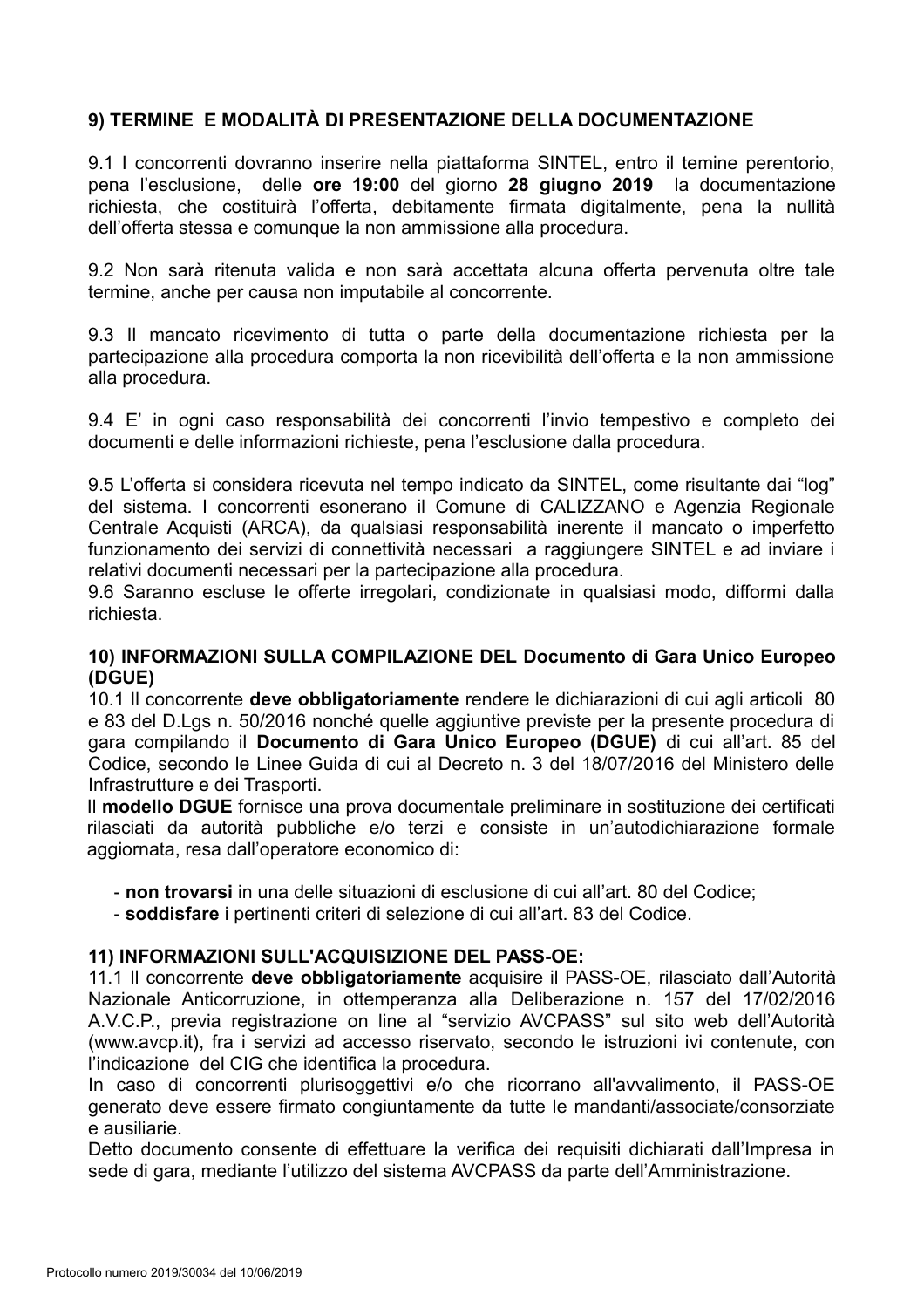#### **12) SUBAPPALTO**

12.1 Il concorrente deve indicare all'atto dell'offerta i lavori o le parti di lavori che intende subappaltare, in conformità a quanto previsto dall'art. 105 del Codice nonché dal Capitolato Speciale d'appalto. In mancanza di tali indicazioni il successivo subappalto è vietato. Il subappalto è consentito nel limite massimo del 40% dell'importo contrattuale. Per la categoria OS21 SIOS la percentuale del subappalto non può superare il 30% della stessa categoria.

12.2 La stazione appaltante corrisponde direttamente al subappaltatore, prestatore di servizi, l'importo dovuto per le prestazioni dagli stessi eseguite nei casi previsti dall'articolo 105. comma 13. del Codice.

12.3 In caso di ritardo nel pagamento delle retribuzioni dovute al personale dipendente dell'esecutore o del subappaltatore o dei soggetti titolari di subappalti e cottimi, nonché in caso di inadempienza contributiva risultante dal documento unico di regolarità contributiva, si applicano le disposizioni di cui all'articolo 30, commi 5 e 6, del Codice.

12.4 E' fatto divieto all'aggiudicatario di affidare mediante subappalto lavori oggetto della gara ad imprese che non siano in possesso dei requisiti di cui all'articolo 80 del Codice.

#### **13) ULTERIORI DISPOSIZIONI**

13.1. È facoltà della stazione appaltante di non procedere all'aggiudicazione della gara gualora nessuna offerta risulti conveniente o idonea in relazione all'oggetto del contratto. ai sensi dell'articolo 95, comma 12, del Codice.

13.2 L'offerta vincolerà il concorrente per 180 giorni dalla scadenza del termine indicato per la presentazione dell'offerta, salvo proroghe richieste dalla stazione appaltante.

13.3 Fatto salvo l'esercizio dei poteri di autotutela, nei casi consentiti dalle norme vigenti e l'ipotesi di differimento espressamente concordata con l'aggiudicatario, il contratto di appalto verrà stipulato nel termine di 60 giorni che decorre dalla data in cui l'aggiudicazione è divenuta efficace. Le spese relative alla stipulazione del contratto sono a carico dell'aggiudicatario.

13.4 La stipulazione del contratto è, comungue, subordinata al positivo esito delle procedure previste dalla normativa vigente in materia di lotta alla mafia e al controllo del possesso dei requisiti prescritti.

13.5 La stazione appaltante si riserva la facoltà di cui all'art. 110 del Codice, in caso di fallimento, liquidazione coatta o concordato preventivo dell'appaltatore o di risoluzione del contratto o di recesso dal contratto ai sensi dell'art. 92, comma 4, del d.lgs. 6 settembre 2011, n. 159.

#### **14) CAUZIONI E GARANZIE RICHIESTE**

14.1 L'offerta dei concorrenti deve essere corredata, a pena di esclusione, da cauzione provvisoria indicando quale beneficiario il Comune di CALIZZANO, come definita dall'art. 93 del Codice, pari al 2% dell'importo complessivo dell'appalto e pertanto pari a euro 4.080.00 e costituita, a scelta del concorrente: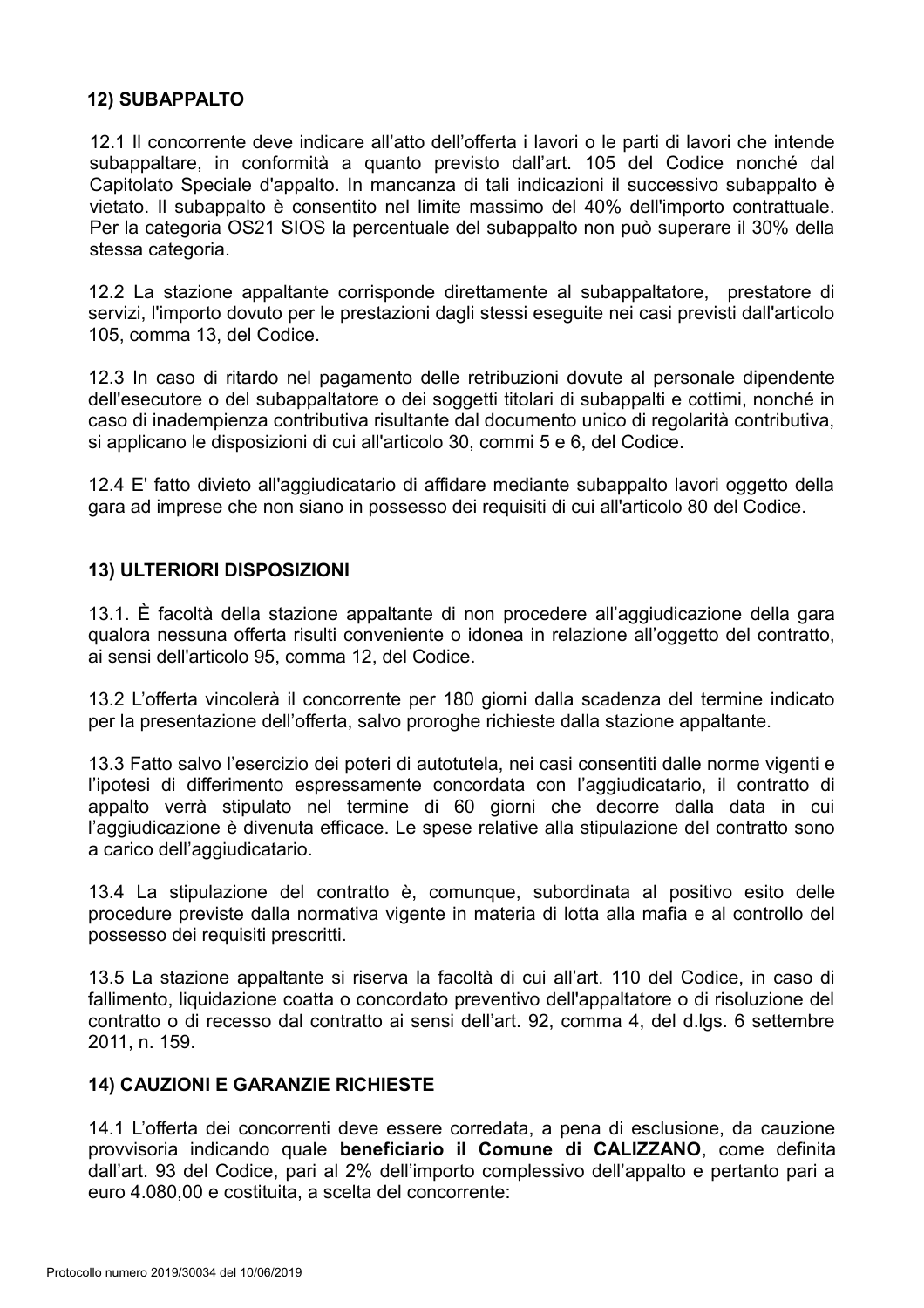a) in titoli del debito pubblico garantiti dallo Stato, depositati presso una sezione di tesoreria provinciale o presso le aziende autorizzate, a titolo di pegno, a favore della stazione appaltante; il valore deve essere al corso del giorno del deposito;

b) in contanti, con versamento presso la Tesoreria del Comune di Calizzano, Banco di Credito  $P_{\cdot}$ Azzoaglio  $S.P.A.$ Agenzia di Millesimo  $(SV)$ . **IBAN** IT72Y0342549440000000012665 Il bonifico deve specificare che è un deposito cauzionale:

c) da fideiussione bancaria o assicurativa o rilasciata dagli intermediari iscritti nell'albo di cui all'art. 106 del d.lgs. 1 settembre 1993, n. 385, che svolgono in via esclusiva o prevalente attività di rilascio di garanzie e che sono sottoposti a revisione contabile da parte di una società di revisione iscritta nell'albo previsto dall'art. 161 del d.lgs. 24 febbraio 1998. n. 58.

14.2. In caso di prestazione della cauzione provvisoria in contanti o in titoli del debito pubblico, dovrà essere presentata anche una dichiarazione di un istituto bancario/ assicurativo o di altro soggetto contenente l'impegno verso il concorrente a rilasciare, qualora l'offerente risultasse aggiudicatario, garanzia fideiussoria relativa alla cauzione definitiva in favore della stazione appaltante.

14.3. In caso di prestazione della cauzione provvisoria sotto forma di fideiussione, questa dovrà<sup>-</sup>

14.3.1, essere conforme agli schemi di polizza tipo di cui al Decreto del Ministero dello sviluppo economico del 19 gennaio 2018, n. 31, relativo al Regolamento con cui si adottano gli schemi di contratti tipo per le garanzie fideiussorie previste dagli articoli 103, comma 9 e 104, comma 9, del decreto legislativo 18 aprile 2016, n. 50;

14.3.2. essere prodotta in originale o in copia autenticata, ai sensi dell'art. 18 del d.P.R. 28 dicembre 2000, n. 445 e ss.mm.ii., con espressa menzione dell'oggetto e del soggetto garantito;

14.3.3. essere corredata da una dichiarazione sostitutiva di atto notorio del fideiussore. che attesti il potere di impegnare, con la sottoscrizione, la società fideiussore nei confronti della stazione appaltante;

14.3.4, avere validità per giorni 180 dal termine ultimo per la presentazione dell'offerta;

14.3.5. qualora si riferiscano a raggruppamenti temporanei o consorzi ordinari, a partecipanti con idoneità plurisoggettiva non ancora costituiti, essere tassativamente intestate a tutti gli operatori che costituiranno il raggruppamento o il consorzio;

14.3.6. prevedere espressamente:

a) la rinuncia al beneficio della preventiva escussione del debitore principale di cui all'art. 1944 del codice civile, volendo ed intendendo restare obbligata in solido con il debitore:

b) la rinuncia ad eccepire la decorrenza dei termini di cui all'art. 1957 del codice civile:

c) la loro operatività entro quindici giorni a semplice richiesta scritta della stazione appaltante:

la dichiarazione contenente l'impegno a rilasciare, in caso di aggiudicazione  $d_{\cdot}$ dell'appalto, a richiesta del concorrente, una garanzia fideiussoria, relativa alla cauzione definitiva, di cui agli articoli 103 del Codice tranne che per le microimprese, piccole e medie imprese e i raggruppamenti temporanei o consorzi ordinari costituiti da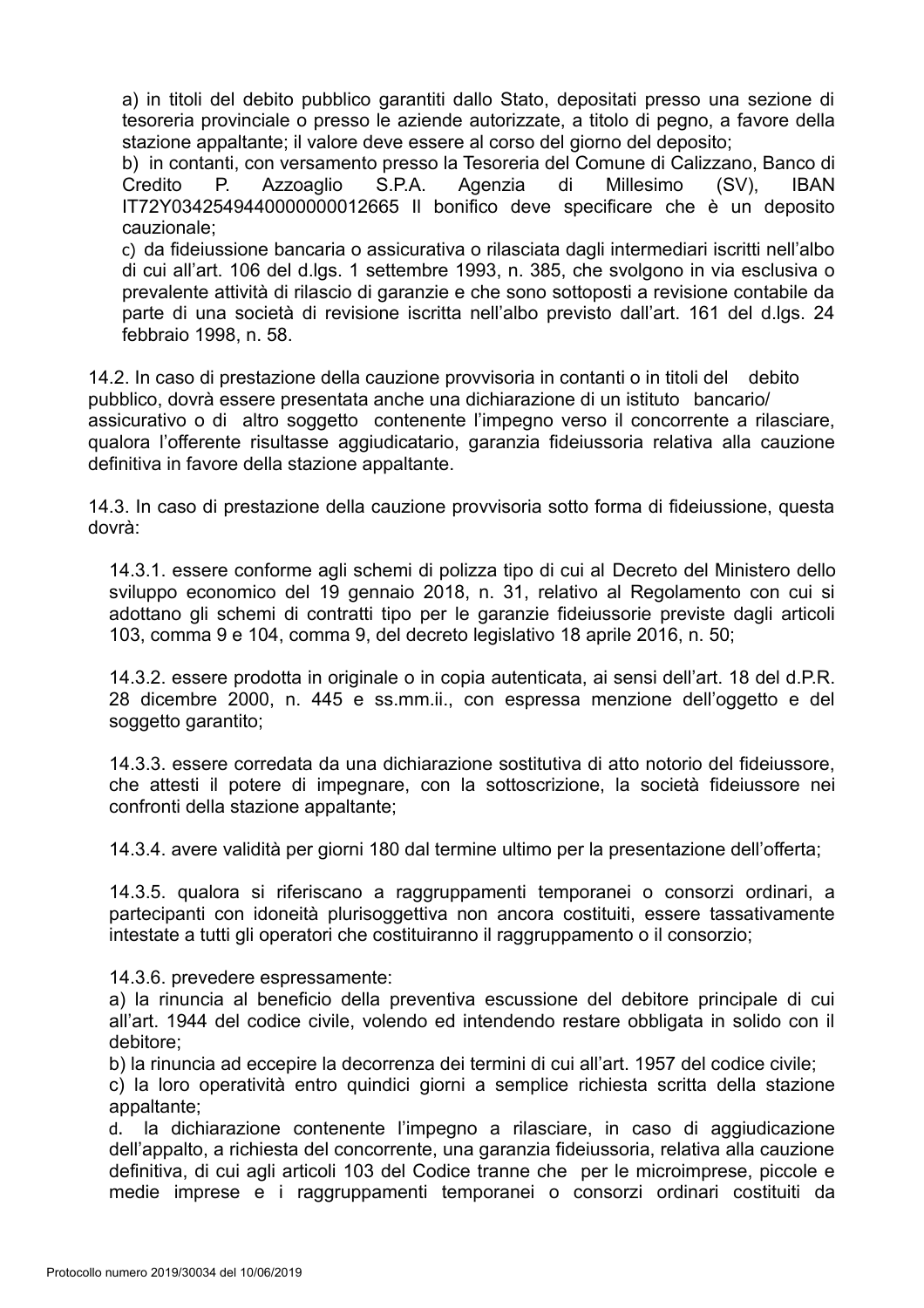microimprese, piccole e medie imprese, come previsto dall'articolo 93 comma 8 del Codice.

#### 14.3.7 essere sottoscritta digitalmente dal fideiussore, nonché dal contraente.

14.4. L'importo della garanzia, e del suo eventuale rinnovo, potrà essere ridotto come previsto dall'articolo 93, comma 7, del Codice.

14.5 La mancata presentazione della cauzione provvisoria ovvero la presentazione di una cauzione di valore inferiore o priva di una o più caratteristiche tra quelle sopra indicate costituirà causa di esclusione.

14.6 Si precisa che:

- a. in caso di partecipazione in RTI orizzontale, o consorzio ordinario di concorrenti il concorrente può godere del beneficio della riduzione della garanzia solo se tutte le imprese che costituiscono il raggruppamento e/o il consorzio ordinario siano in possesso della predetta certificazione;
- b. in caso di partecipazione in RTI verticale, nel caso in cui solo alcune tra le imprese che costituiscono il raggruppamento verticale siano in possesso della certificazione, il raggruppamento stesso può beneficiare di detta riduzione, in ragione della parte delle prestazioni contrattuali che ciascuna impresa raggruppata e/o raggruppanda assume nella ripartizione dell'oggetto contrattuale all'interno del raggruppamento;
- c. in caso di partecipazione in consorzio di cui alle lett. b) e c) dell'art. 45, comma 2, del Codice, il concorrente può godere del beneficio della riduzione della garanzia nel caso in cui la predetta certificazione sia posseduta dal consorzio.

14.6. La cauzione provvisoria verrà svincolata all'aggiudicatario automaticamente al momento della stipula del contratto, mentre agli altri concorrenti, ai sensi dell'art. 93, comma 9, del Codice, verrà svincolata entro trenta giorni dalla comunicazione dell'avvenuta aggiudicazione.

14.7 All'atto della stipulazione del contratto l'aggiudicatario deve presentare:

14.7.1 la cauzione definitiva, nella misura e nei modi previsti dall'art. 103 del Codice e dall'art. 123 del Regolamento:

14.7.2 la polizza assicurativa ai sensi dell'art. 103 comma 7 del Codice.

#### 15) PAGAMENTO IN FAVORE DELL'AUTORITÀ

15.1 I concorrenti, a pena di esclusione, devono effettuare il pagamento del contributo previsto dalla legge in favore dell'Autorità, per un importo pari ad euro 20,00 scegliendo tra le modalità di cui alla deliberazione dell'Autorità n. 1174 del 19 dicembre 2018.

15.2 La mancata dimostrazione dell'avvenuto pagamento costituisce causa di esclusione dalla procedura di gara.

#### **DI** CAPACITA' ECONOMICO-FINANZIARIA F. **TFCNICO-** $16)$ **REQUISITI ORGANIZZATIVA**

16.1 I concorrenti, devono essere iscritti alla Camera di Commercio, Industria e Artigianato, Agricoltura per settore di attività adeguato all'affidamento dei lavori.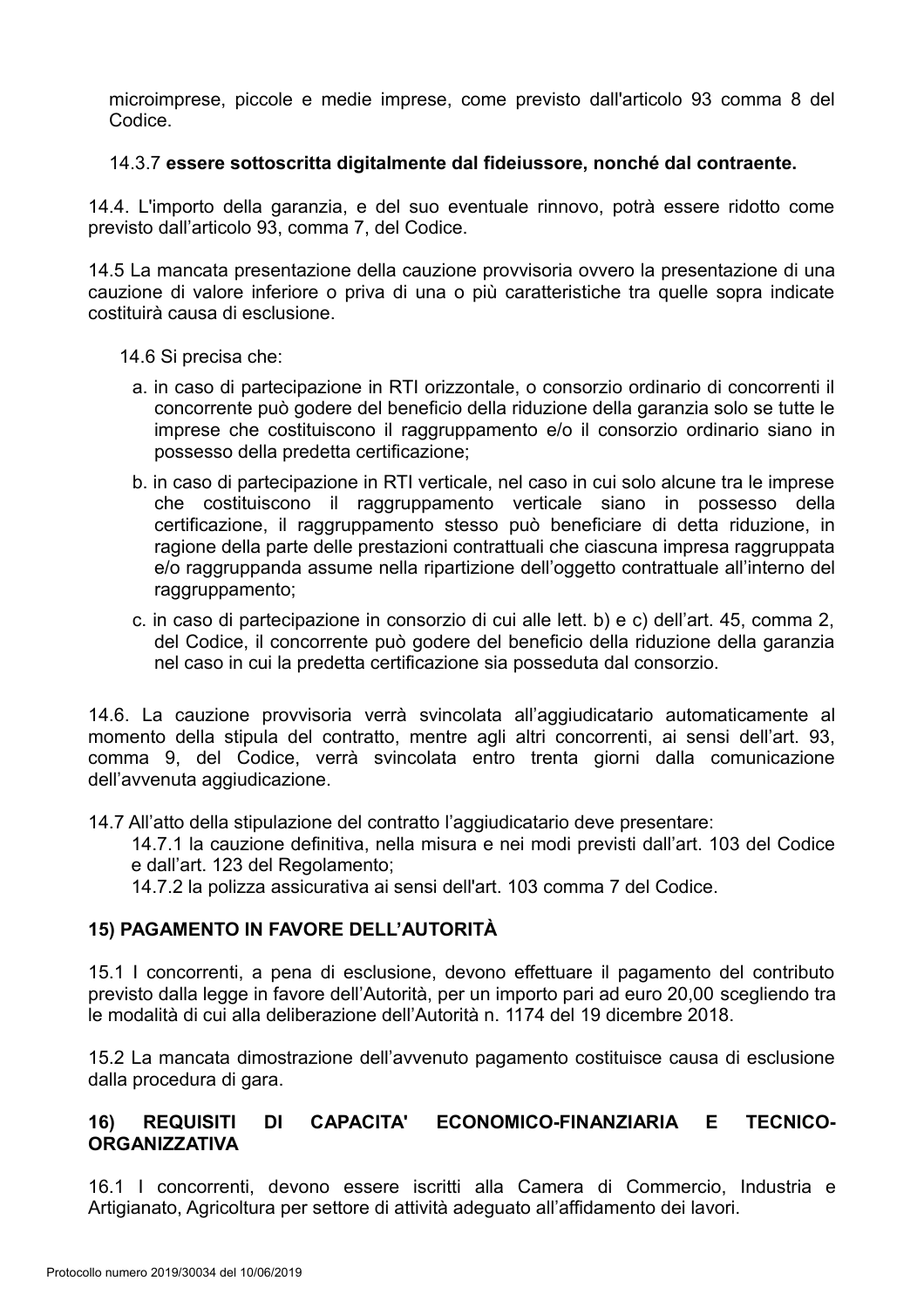A pena di esclusione, devono essere in possesso dell'attestazione, rilasciata da società organismo di attestazione (SOA) regolarmente autorizzata, in corso di validità, che documenti la qualificazione in categoria e classifica adeguata ai lavori da assumere, nello specifico: OG8 classe I (Prevalente). Per le lavorazioni riconducibili alla categoria OS21 SIOS (Scorporabile) devono possedere i requisiti previsti dall'ex articolo 90 del DPR 207/2010.

16.2 I concorrenti possono beneficiare dell'incremento della classifica di qualificazione nei limiti ed alle condizioni indicate all'art. 61, comma 2, del Regolamento.

16.3 Per i raggruppamenti temporanei e per i consorzi ordinari di tipo orizzontale, di cui all'art. 45, comma 2 lettera d), e) e) del Codice, i requisiti economico-finanziari e tecnicoorganizzativi richiesti nel bando di gara devono essere posseduti dalla mandataria o da una impresa consorziata nella misura minima del 40%; la restante percentuale deve essere posseduta cumulativamente dalle mandanti o dalle altre imprese consorziate, ciascuna nella misura minima del 10% di quanto richiesto all'intero raggruppamento. L'Impresa mandataria in ogni caso dovrà possedere i requisiti in misura maggioritaria.

#### 17) AVVALIMENTO E CONCORRENTI CON IDONEITA' PLURISOGGETTIVA E **CONSORZI**

17.1 In caso di avvalimento ai sensi dell'articolo 89 del decreto legislativo n. 50/2016, il concorrente deve allegare, a pena di esclusione:

a. dichiarazione sostitutiva con cui il concorrente indica specificatamente il possesso dei requisiti di partecipazione di carattere speciale per i quali intende ricorrere all'avvalimento ed indica l'impresa ausiliaria;

b. dichiarazione sostitutiva, allegato A, con la quale il legale rappresentante di altro operatore economico, in qualità di impresa ausiliaria:

- 1) attesta il possesso, in capo all'impresa ausiliaria, dei requisiti di cui all'art. 80 del Codice, l'inesistenza di una delle cause di divieto, decadenza o sospensione di cui all'art. 67 del d.lgs. 6 settembre 2011, n. 159 e il possesso di tutte le risorse e i requisiti di capacità finanziaria, tecnica, economica e di certificazione richiesti per l'affidamento dell'appalto:
- 2) si obbliga verso il concorrente e verso la stazione appaltante a mettere a disposizione, per tutta la durata dell'appalto, le risorse necessarie all'esecuzione del contratto e a subentrare all'impresa ausiliata nel caso in cui questa fallisca nel corso della gara oppure dopo la stipulazione del contratto, ovvero non sia più in grado, per qualsiasi ragione, di dare regolare esecuzione all'appalto;
- 3) attesta che l'impresa ausiliaria non partecipa alla gara in proprio o associata o consorziata ai sensi dell'articolo 89, comma 7, del D.Lgs n. 50/2016;

c. originale o copia autentica del contratto, in virtù del quale l'impresa ausiliaria si obbliga, nei confronti del concorrente, a fornire i requisiti e a mettere a disposizione tutte le risorse necessarie all'esecuzione del contratto, per tutta la durata dell'appalto e a subentrare allo stesso in caso di fallimento oppure, in caso di avvalimento nei confronti di una impresa che appartiene al medesimo gruppo, dichiarazione sostitutiva attestante il legame giuridico ed economico esistente nel gruppo (si consiglia di creare un unico file "pdf" composto dall'allegato A e dal contratto ed inserirlo nell'apposito spazio in piattaforma).

#### Per la categoria OS21 SIOS non è possibile fare ricorso all'istituto dell'avvalimento.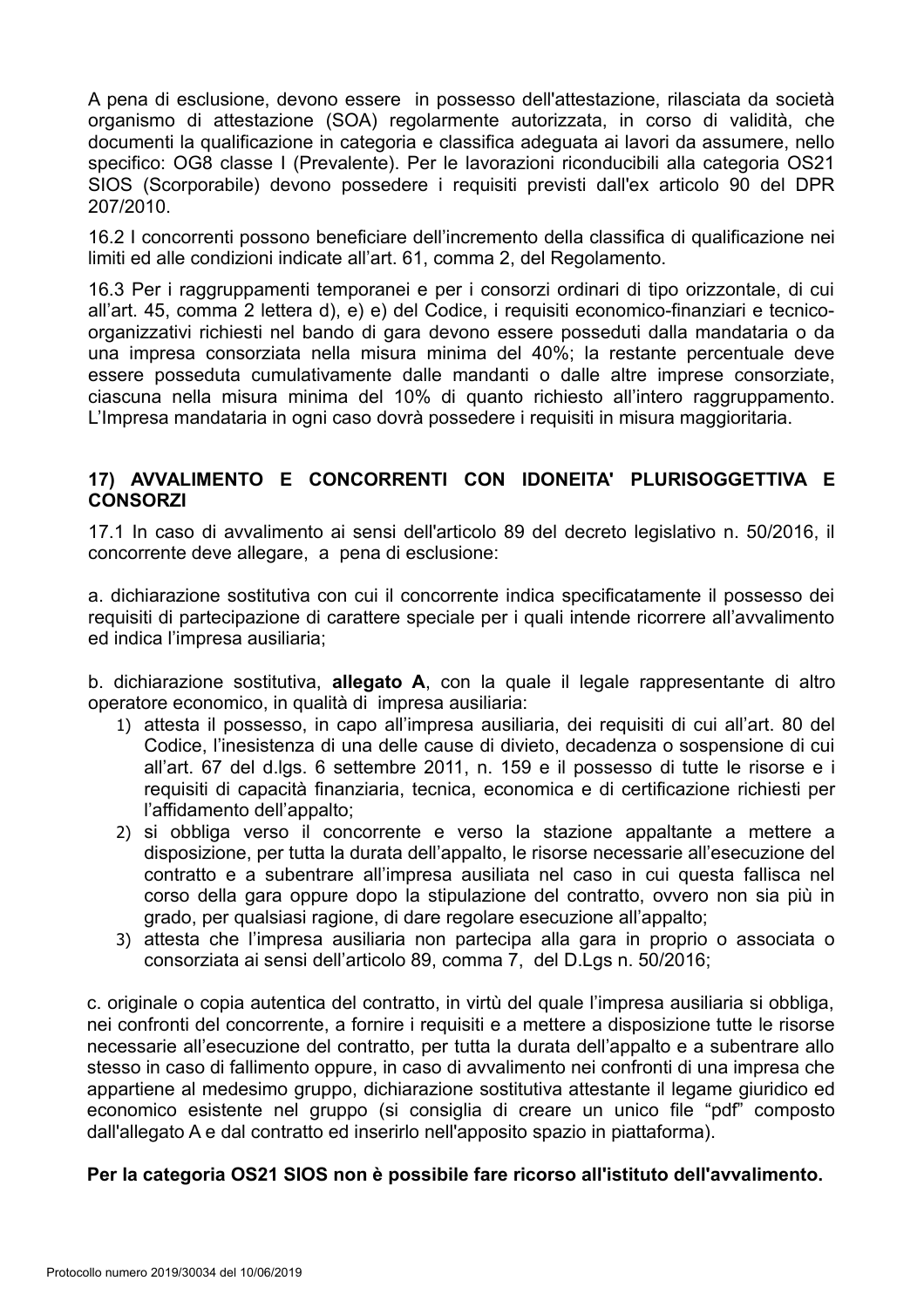17.2 In caso di concorrenti con idoneità plurisoggettiva e consorzi la dichiarazione è da redigersi in conformità all'allegato "B";

## 18) MODALITÀ DI REDAZIONE E PRESENTAZIONE DELL'OFFERTA

18.1 L'offerta e la documentazione ad essa relativa devono essere redatte e trasmesse esclusivamente in formato elettronico, attraverso Sintel entro e non oltre il "termine ultimo" per la presentazione delle offerte", pena l'irricevibilità dell'offerta e comunque la non ammissione alla procedura.

18.2 L'operatore economico registrato a Sintel accede all'interfaccia "Dettaglio" della presente procedura e quindi all'apposito percorso quidato "Invia offerta", che consente di predisporre:

- una "busta telematica" contenente la documentazione amministrativa:

- una "busta telematica" contenente l'offerta economica.

18.3 Si precisa che l'offerta viene inviata alla stazione appaltante solo dopo il completamento di tutti gli step componenti il percorso guidato "Invia offerta". Pertanto, al fine di limitare il rischio di non inviare correttamente la propria offerta, si raccomanda all'operatore economico di:

- accedere tempestivamente al percorso quidato "Invia offerta" in Sintel per verificare i contenuti richiesti dalla stazione appaltante e le modalità di inserimento delle informazioni. Si segnala che la funzionalità "Salva" consente di interrompere il percorso "Invia offerta" per completarlo in un momento successivo;

- compilare tutte le informazioni richieste e procedere alla sottomissione dell'offerta con congruo anticipo rispetto al termine ultimo per la presentazione delle offerte. Si raccomanda di verificare attentamente in particolare lo step "Riepilogo" del percorso "Invia offerta", al fine di verificare che tutti i contenuti della propria offerta corrispondano a quanto richiesto dalla stazione appaltante, anche dal punto di vista del formato e delle modalità di sottoscrizione.

#### N.B. in caso sia necessario allegare più di un file in uno dei campi predisposti nel percorso guidato "Invia offerta", questi devono essere inclusi in un'unica cartella compressa in formato .zip (o equivalente).

#### 18.4 Documentazione amministrativa

l'operatore economico deve inserire la documentazione amministrativa negli appositi campi, corrispondenti ai successivi punti:

- istanza di partecipazione
- documento di gara unico europeo (DGUE) compilato secondo quanto disposto nel successivo paragrafo:
- · dichiarazione di iscrizione alla C.C.I.A.A. di operatore economico attivo o in sospensione al momento della scadenza di pubblicazione del bando;
- dichiarazione del possesso della certificazione SOA e o dei requisiti di cui all'ex  $\bullet$ articolo 90 del DPR 207/2010, per le categorie richieste dal presente disciplinare;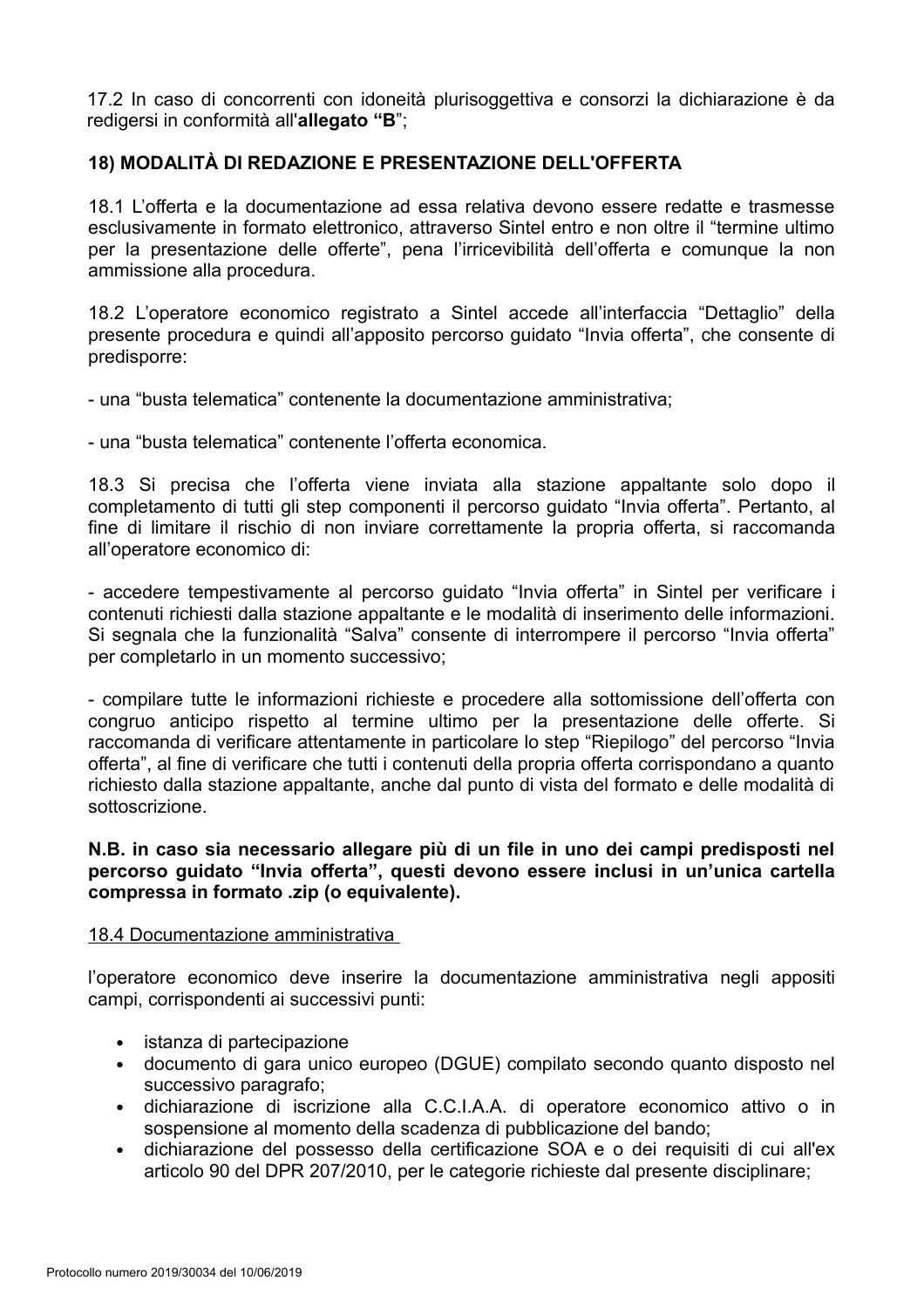- dichiarazione di avvalimento completa di contratto di avvalimento (ove ne corra il  $\bullet$ caso);
- PASS-OE acquisito come indicato nel successivo paragrafo;  $\bullet$
- garanzia provvisoria costituita come indicato nel successivo paragrafo:
- ricevuta del pagamento effettuato a favore dell'Autorità ANAC pari ad euro 20.00:  $\bullet$
- scansione della ricevuta di versamento (mod F23) sostitutivo di due valori bollati da euro 16,00 ciascuno. Tali valori dovranno essere apposti virtualmente sull'istanza e sull'offerta economica:
- dichiarazione di autonoma presa visione dei luoghi;  $\bullet$
- dichiarazione di subappalto qualora si intenda subappaltare entro i limiti di legge:
- dichiarazione di accettazione integrale della documentazione di gara;  $\bullet$
- altra documentazione amministrativa ritenuta utile ai fini della gara.  $\bullet$

#### 18.5 Offerta economica

inserire nel campo "Offerta economica" il valore complessivo della propria offerta, espresso come percentuale, utilizzando un massimo di cinque cifre decimali separate dalla virgola (non deve essere inserito il simbolo "%") con le caratteristiche sotto specificate:

Nel campo "Offerta economica", il concorrente, pena l'esclusione dalla gara, deve presentare un' offerta economica così composta:

a. campo "Offerta economica", il valore complessivo offerto  $-$  (espresso in Euro o % secondo quanto richiesto), IVA esclusa, con cinque cifre decimali, comprensivo dei costi (costi della sicurezza derivanti da interferenza ed eventuali costi del personale qualora fossero stimati dalla Stazione Appaltante).

b. campo "di cui costi della sicurezza derivanti da interferenza", il valore dei costi della sicurezza derivanti da interferenze.

c. campo "di cui costi del personale" il valore del costo del personale quantificato dall'operatore economico o stimato dalla Stazione Appaltante;

d. campo "di cui costi della sicurezza afferenti l'attività svolta dall'operatore economico" il valore dei costi afferenti l'attività di impresa.

18.6 FIRMA DIGITALE DEL DOCUMENTO del percorso "Invia offerta", l'Operatore Economico deve:

- scaricare dalla schermata a sistema denominata "Firma Digitale del documento". il Documento d'offerta in formato .pdf riportante le informazioni immesse a sistema.
- sottoscrivere il predetto documento d'offerta, scaricato in formato pdf; la  $\bullet$ sottoscrizione dovrà essere effettuata tramite firma digitale - secondo le modalità di cui all'allegato Modalità tecniche di utilizzo della Piattaforma Sintel - dal legale rappresentante del concorrente (o persona munita da comprovati poteri di firma la cui procura deve essere allegata nella Documentazione Amministrativa).

Si rammenta che eventuali firme multiple su detto file pdf devono essere apposte come meglio esplicato nel richiamato allegato "Modalità tecniche di utilizzo della Piattaforma Sintel".

18.7 Si rammenta che il "Documento d'offerta" costituisce offerta e contiene elementi essenziali della medesima. Il file scaricato non può pertanto essere modificato in quanto. le eventuali modifiche costituiscono variazione di elementi essenziali: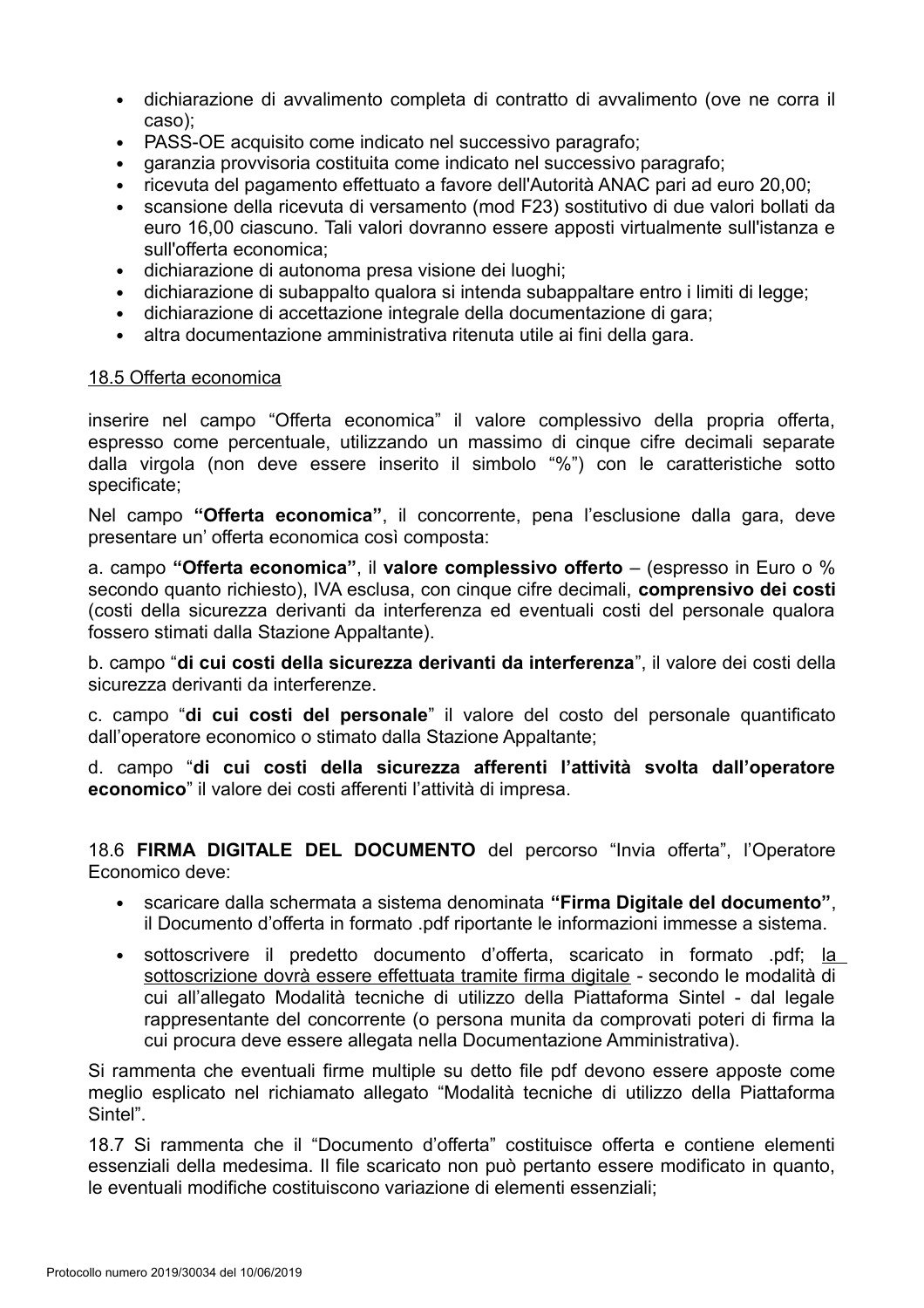18.8 L'Operatore Economico per concludere l'invio dell'offerta deve allegare a Sistema il "Documento d'offerta" in formato pdf sottoscritto come sopra descritto.

18.9 Solo a seguito dell'upload di tale documento d'offerta in formato .pdf sottoscritto come richiesto, il concorrente può passare allo step "RIEPILOGO ED INVIO DELL'OFFERTA" del percorso "Invia offerta" per completare la presentazione effettiva dell'offerta mediante la funzionalità "INVIA OFFERTA" che, si rammenta, deve avvenire entro e non oltre il termine perentorio di presentazione delle offerte.

#### 19) MODALITA' DI SVOLGIMENTO DELLA GARA

19.1 L'APERTURA DELLE OFFERTE ECONOMICHE telematiche, pervenute in tempo utile, avverrà in seduta pubblica, presso la sede della Provincia di Savona, Via Sormano 12 alle ore 9,30 del giorno 01 luglio 2019.

Si procederà alla lettura delle offerte, se necessario al calcolo delle offerte anomale, a formare la graduatoria e a formulare la proposta di aggiudicazione.

Si procederà quindi alla VALUTAZIONE della DOCUMENTAZIONE AMMINISTRATIVA del miglior offerente nonché alla valutazione a campione di quella presentata dal cinque per cento dei partecipanti, arrotondato all'unità, individuati mediante sorteggio e all'eventuale ricalcolo della soglia di anomalia, nonché alla nuova proposta di aggiudicazione.

19.2 In caso di mancanza, incompletezza e ogni altra irregolarità essenziale delle dichiarazioni sostitutive di cui agli articoli 80 e 83 del D.Lgs. n. 50/2016, il concorrente interessato è tenuto a rendere, integrare o regolarizzare le dichiarazioni necessarie entro il termine di 1 giorno dalla ricezione della richiesta della stazione appaltante inviata da "Comunicazioni della procedura" della piattaforma Sintel, pena l'esclusione dalla gara.

19.3 La seduta di gara potrà essere aggiornata ad altra ora o ad altro giorno successivo salvo che nella fase di apertura delle offerte economiche: la sospensione e/o il rinvio è oggetto di comunicazione ai concorrenti tramite la piattaforma SINTEL.

19.4 Qualora si accerti, sulla base di univoci elementi, che vi sono offerte che non sono state formulate autonomamente, ovvero che sono imputabili ad un unico centro decisionale, si procederà ad escludere i concorrenti che le hanno presentate.

19.5 L'aggiudicazione sarà comunicata tramite sistema SINTEL. Verrà comunque ottemperato al disposto di cui all'articolo 76 del Codice.

#### 20) ONERI A CARICO DELL'IMPRESA AGGIUDICATARIA

20.1 L'aggiudicatario è tenuto a:

- · prestare la cauzione definitiva nonché la polizza assicurativa in conformità all'articolo 103 del Codice e secondo quanto disposto dal capitolato speciale d'appalto:
- versare congruo deposito relativo a tutte le spese a cui darà luogo l'aggiudicazione  $\bullet$ e la stipulazione del contratto (imposta di bollo e registro, diritti di segreteria, stampati, ecc.);
- $\bullet$ qualora previsti costi da interferenze, consegnare, entro trenta giorni dall'aggiudicazione e comunque prima della consegna del lavoro o del servizio: a) eventuali proposte integrative del piano di sicurezza e di coordinamento; b) un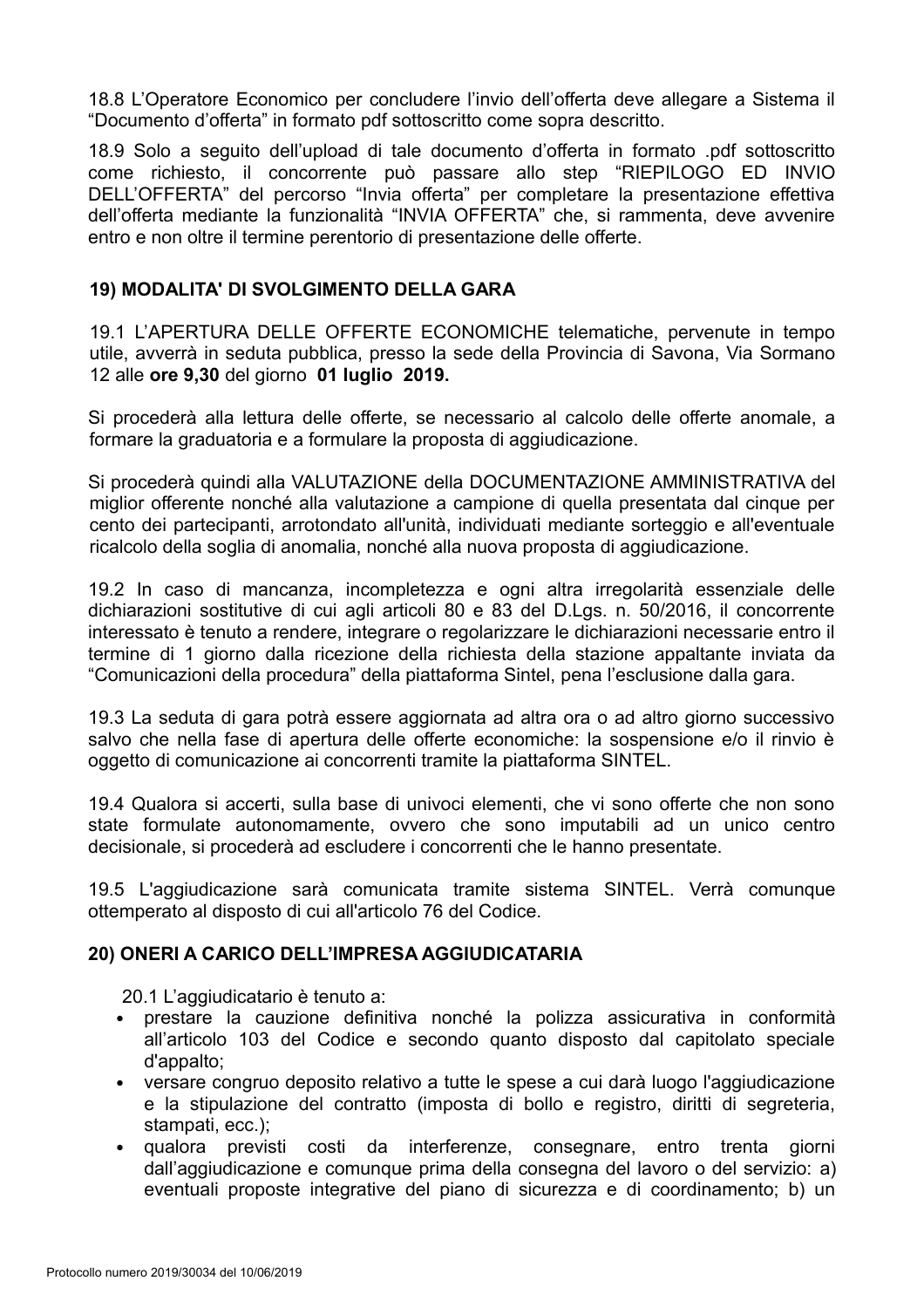piano operativo/sostitutivo di sicurezza per quanto attiene alle proprie scelte autonome e relative responsabilità nell'organizzazione del cantiere  $\mathbf{e}$ nell'esecuzione dei lavori; c) la documentazione per la verifica dell'idoneità tecnico professionale di cui all'allegato XVII del decreto legislativo n. 81/2008;

- sottoscrivere il contratto nel giorno e ora concordato con il Comune:  $\bullet$
- attuare a favore dei lavoratori dipendenti e, se cooperative, anche verso i soci, condizioni normative e retributive non inferiori a quelle risultanti dai contratti collettivi di lavoro e dagli accordi locali integrativi degli stessi, applicabili alla data dell'offerta alla categoria nella località in cui si svolge il servizio;
- applicare il contratto o gli accordi di cui sopra anche dopo la scadenza e fino alla loro sostituzione e, se cooperative, anche nei rapporti con i soci. I suddetti obblighi vincolano l'Impresa anche se non sia aderente alle associazioni stipulanti o receda da esse ed indipendentemente dalla natura industriale o artigiana, dalla struttura, dalle dimensioni dell'Impresa stessa e da ogni altra sua qualificazione giuridica, economica o sindacale.
- qualora sia previsto il subappalto, l'Impresa è responsabile, in rapporto alla stazione  $\bullet$ appaltante, dell'osservanza delle norme anzidette da parte degli eventuali subappaltatori nei confronti dei rispettivi loro dipendenti anche nei casi in cui il contratto collettivo non disciplini l'ipotesi del subappalto. Il fatto che il subappalto non sia stato autorizzato, circostanza che peraltro configura ipotesi di reato, non esime l'Impresa dalla responsabilità di cui sopra e ciò senza pregiudizio degli altri diritti della stazione appaltante:
- se ricorre la fattispecie, comunicare alla Stazione appaltante l'elenco delle imprese coinvolte nel piano di affidamento con riguardo alle forniture e ai servizi di cui all'articolo 2 del Protocollo per lo sviluppo della legalità e la trasparenza degli appalti pubblici, nonché ogni eventuale variazione dello stesso elenco. successivamente per qualsiasi motivo;
- assumere gli obblighi di tracciabilità dei flussi finanziari di cui alla legge n.  $\bullet$ 136/2010.

#### 21) FORMA DEL CONTRATTO:

Fatto salvo l'esercizio dei poteri di autotutela, nei casi consentiti dalle norme vigenti e l'ipotesi di differimento espressamente concordata con l'aggiudicatario, il contratto sarà stipulato, con atto pubblico o in alternativa a mezzo di scrittura privata, entro 60 giorni dall'efficacia dell'aggiudicazione; ai sensi dell'articolo 32 del D.Lgs n. 50/2016 comma 10, per i lavori in oggetto non è applicabile il termine dilatorio di cui al comma 9 del medesimo articolo. Le spese relative alla stipulazione del contratto sono a carico dell'aggiudicatario.

#### 22) DEFINIZIONE DELLE CONTROVERSIE

Tutte le controversie derivanti dal contratto sono deferite alla competenza dell'Autorità giudiziaria del Foro di Savona, rimanendo esclusa la competenza arbitrale.

#### 23) ALTRE INFORMAZIONI:

23.1 non sono ammesse offerte condizionate, con riserve o espresse in modo indeterminato o con riferimento ad offerta relativa ad altro appalto: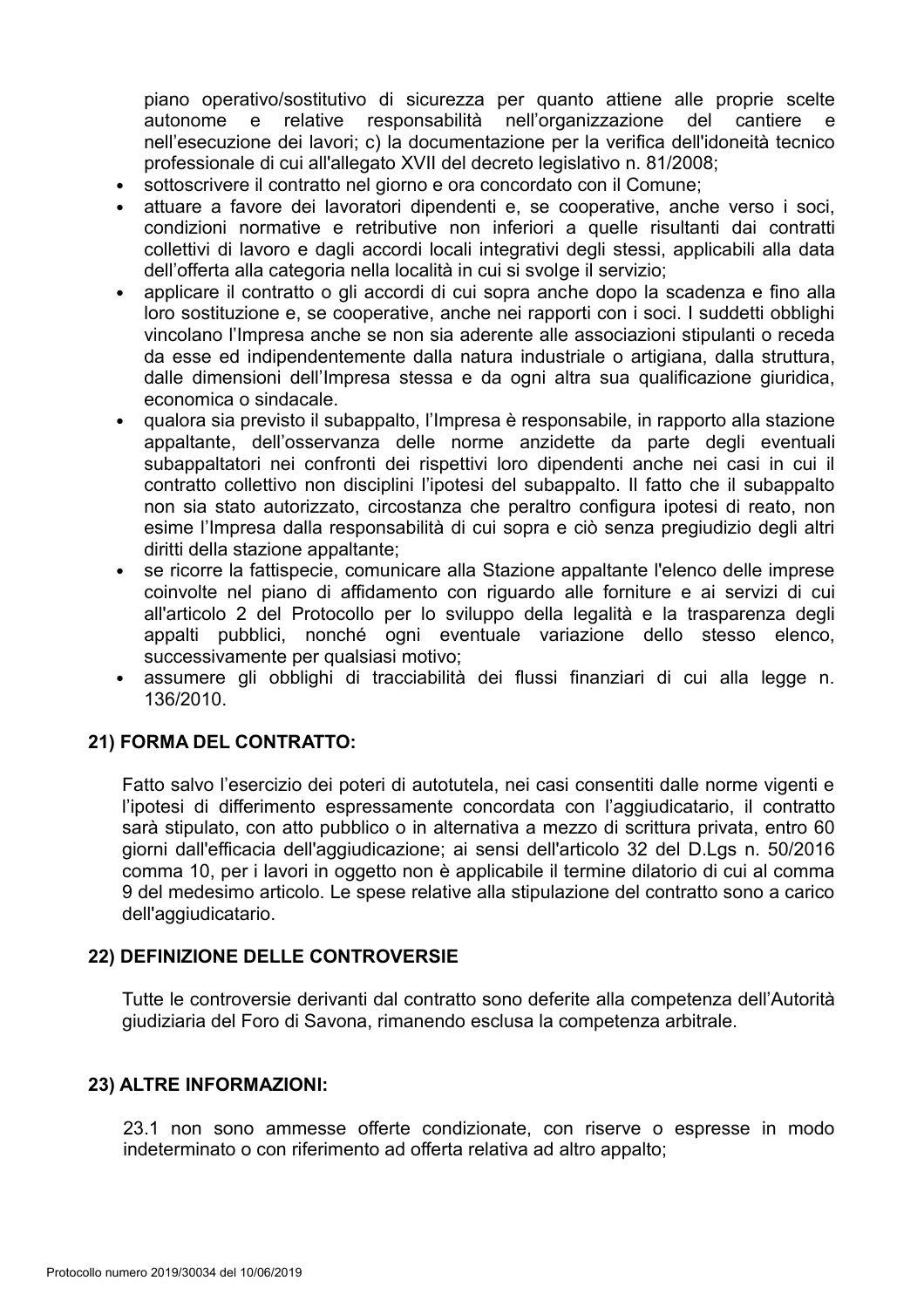23.2 la Provincia e il Comune si riservano di verificare i reguisiti dichiarati, mediante l'acquisizione d'ufficio dei certificati attestanti il possesso di stati, fatti e qualità dei soggetti dichiaranti; in caso di presentazione di falsa dichiarazione o falsa documentazione provvederà alla segnalazione all'ANAC;

23.3 la Provincia e il Comune invitano, se necessario, i concorrenti a completare, a fornire chiarimenti e a colmare carenze in ordine al contenuto dei certificati, documenti e dichiarazioni presentati;

23.4 il Comune si riserva altresì la facoltà, per sopravvenute ragioni di pubblico interesse, di non procedere all'aggiudicazione della gara, dandone comunque comunicazione ai concorrenti senza che gli stessi possano accampare alcuna pretesa al riguardo;

23.5 l'aggiudicazione è immediatamente impegnativa per l'impresa risultata vincente, mentre lo sarà per il Comune soltanto ad avvenuto perfezionamento degli atti amministrativi;

23.6 il Comune formalizzerà l'aggiudicazione previa verifica della proposta di aggiudicazione ai sensi dell'articolo 33 del decreto legislativo n. 50/2016 e degli adempimenti prescritti dalla normativa antimafia e dal Protocollo per lo sviluppo della legalità e la trasparenza degli appalti pubblici sottoscritto dalla Provincia di Savona e la Prefettura di Savona, Ufficio Territoriale dello Stato;

23.7 l'aggiudicazione diverrà efficace dopo la verifica del possesso dei prescritti requisiti:

23.8 le Imprese aggiudicatarie che hanno dichiarato di volersi raggruppare, entro il termine di 30 giorni dall'aggiudicazione, dovranno procedere alla formalizzazione del Raggruppamento ai sensi e per gli effetti di cui all'articolo 45 del codice;

23.9 il contratto sarà stipulato entro 60 giorni dall'efficacia dell'aggiudicazione e comunque non prima di 35 giorni dall'invio dell'ultima comunicazione ai concorrenti del provvedimento di aggiudicazione;

23.10 l'ordine di immediato inizio del lavoro in via d'urgenza potrà essere impartito ai sensi dell'articolo 32, comma 8, del Codice, anche in pendenza della stipula del contratto:

23.11 tutti i soggetti interessati a partecipare alla procedura devono obbligatoriamente registrarsi al sistema accedendo all'apposito link sul Portale AVCP (Servizi ad accesso riservato - AVCPASS) secondo le istruzioni ivi contenute;

23.12 per tutto quanto non previsto specificatamente nel presente disciplinare si applicano le disposizioni vigenti in materia e, in particolare il decreto legislativo 50/2016, il decreto del Presidente della Repubblica n. 207/2010 per le parti ancora in vigore e quanto disposto dal Protocollo di legalità sottoscritto con la Prefettura di Savona, Ufficio territoriale dello Stato;

23.13 la Provincia, in ottemperanza a quanto disposto dal Protocollo per lo sviluppo della legalità e la trasparenza degli appalti pubblici sottoscritto dalla Provincia di Savona e la Prefettura di Savona - Ufficio Territoriale dello Stato, richiederà alla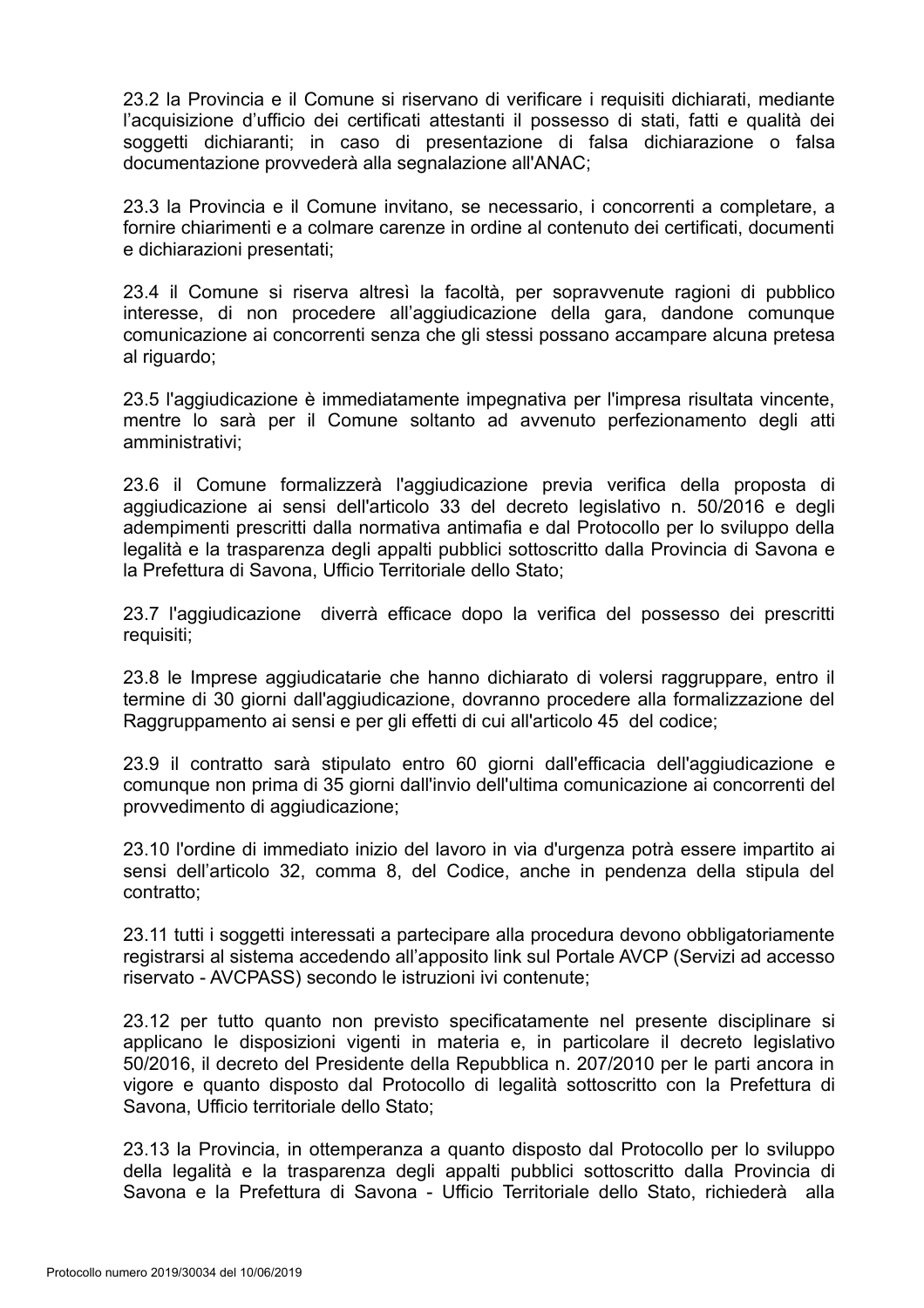Prefettura di Savona le informazioni antimafia di cui all'articolo 91 del decreto legislativo n. 159/2011 relativamente al soggetto aggiudicatario dell'appalto;

23.14 qualora la Prefettura accerti elementi relativi a tentativi di infiltrazione mafiosa ed emetta una informativa ostativa, non si procederà alla stipula del contratto di appalto, ovvero si revocherà l'aggiudicazione o ci si avvarrà della clausola risolutiva espressa prevista nel contratto:

23.15 il Comune comunica al Prefetto le imprese appaltatrici, subappaltatrici e subcontraenti relativamente alle attività indicate all'articolo 2 del Protocollo sopra richiamato:

23.16 il Comune provvederà a comunicare al Prefetto l'elenco trasmesso dall'appaltatore delle imprese coinvolte nel piano di affidamento con riquardo alle forniture e servizi "sensibili", al fine di consentire gli accessi e gli accertamenti nei cantieri delle imprese interessate, secondo quanto previsto dall'articolo 93 del decreto legislativo n. 159/2011;

23.17 si prevede la clausola risolutiva espressa, da attivare in caso di informazioni antimafia interdittive, al fine di procedere automaticamente alla revoca dell'autorizzazione del sub-contratto e alla automatica risoluzione del vincolo:

23.18 in caso di automatica risoluzione del vincolo, è prevista una penale, pari al 10% del valore del contratto o del sub contratto, a titolo di liguidazione forfettaria dei danni, salvo il maggior danno. Le somme così acquisite dalla Stazione appaltante saranno destinate, d'intesa con la Prefettura, alla realizzazione di interventi a tutela della legalità;

23.19 il Comune si impegna ad avvalersi della clausola risolutiva espressa, di cui all'articolo 1456 c.c., ogni qualvolta nei confronti dell'imprenditore o dei componenti della compagine sociale, o dei dirigenti dell'impresa, sia stata disposta una misura cautelare o sia intervenuto rinvio a giudizio per taluno dei delitti di cui agli articoli 317 c.p., 318 c.p., 319 c.p., 319 bis c.p., 319 ter c.p., 319 quater c.p., 320 c.p., 322 c.p., 322 bis c.p., 346 bis c.p., 353 c.p. e 353 bis c.p.; l'esercizio della potestà risolutoria da parte della Stazione appaltante è subordinato alla previa intesa con l'Autorità Nazionale Anticorruzione:

23.20 il Protocollo per lo sviluppo della legalità e la trasparenza degli appalti pubblici sottoscritto dalla Provincia di Savona e la Prefettura di Savona - Ufficio Territoriale dello Stato è consultabile sul sito internet della Provincia www.provincia.savona.it nella sezione "Gare e Appalti";

23.21 il mancato rispetto delle clausole contenute nel Protocollo sopra citato dà luogo all'esclusione dalla gara e alla risoluzione del contratto;

23.22 è disposta l'esclusione dalla procedura di affidamento nei confronti dei soggetti che abbiano concluso contratti di lavoro subordinato o autonomo e comunque che abbiano attribuito incarichi ad ex dipendenti del Comune che hanno esercitato poteri autoritativi o negoziali per conto dello stesso Comune nei loro confronti per il triennio successivo alla cessazione del rapporto:

## **24 TRATTAMENTO DEI DATI PERSONALI**